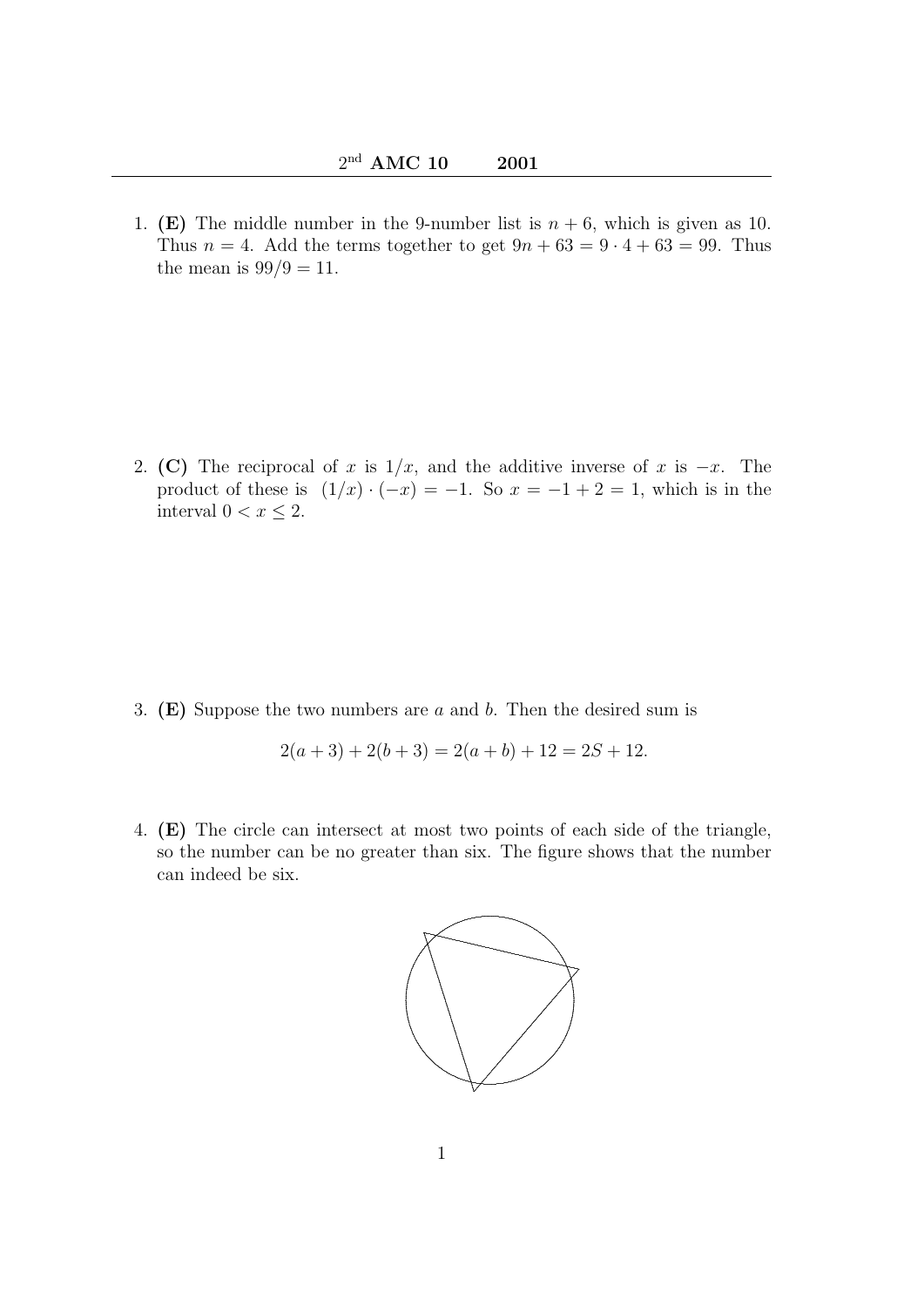5. (D) Exactly six have at least one line of symmetry. They are:



- 6. (E) Suppose  $N = 10a+b$ . Then  $10a+b = ab+(a+b)$ . It follows that  $9a = ab$ , which implies that  $b = 9$ , since  $a \neq 0$ .
- 7. (C) If x is the number, then moving the decimal point four places to the right is the same as multiplying x by 10000. That is,  $10000x = 4 \cdot (1/x)$ , which is equivalent to  $x^2 = 4/10000$ . Since x is positive, it follows that  $x = 2/100 =$ 0.02.
- 8. (B) The number of school days until they will next be together is the least common multiple of 3, 4, 6, and 7, which is 84.
- 9. (B) If Kristin's annual income is  $x \ge 28000$  dollars, then

$$
\frac{p}{100} \cdot 28000 + \frac{p+2}{100} \cdot (x - 28000) = \frac{p+0.25}{100} \cdot x.
$$

Multiplying by 100 and expanding yields

 $28000p + px + 2x - 28000p - 56000 = px + 0.25x.$ 

So,  $1.75x = \frac{7}{4}$  $\frac{7}{4}x = 56000$  and  $x = 32000$ .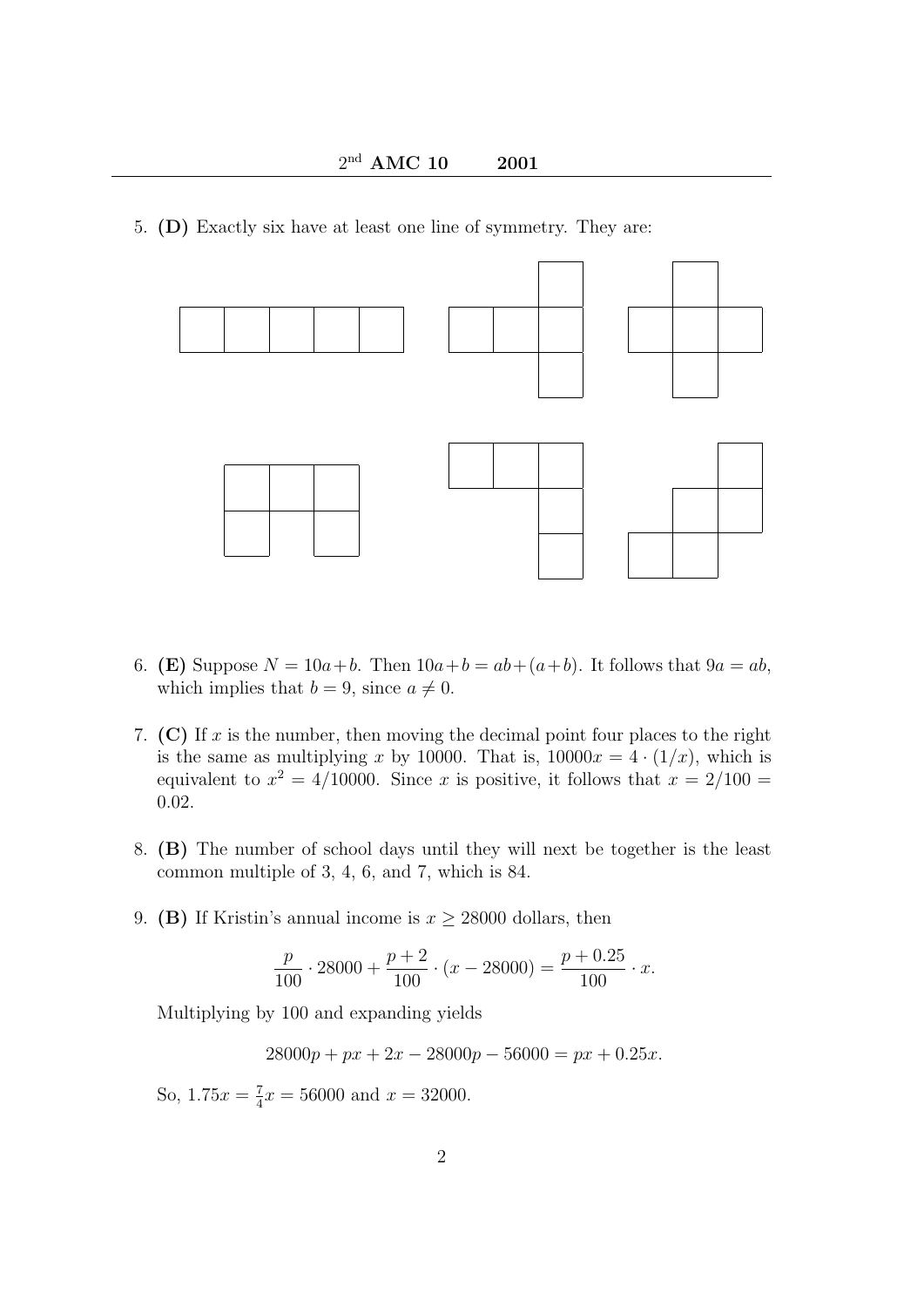10. (D) Since

$$
x = \frac{24}{y} = \frac{48}{z},
$$

we have  $z = 2y$ . So  $72 = 2y^2$ , which implies that  $y = 6$ ,  $x = 4$ , and  $z = 12$ . Hence  $x + y + z = 22$ .

OR

Take the product of the equations to get  $xy \cdot xz \cdot yz = 24 \cdot 48 \cdot 72$ . Thus

$$
(xyz)^2 = 2^3 \cdot 3 \cdot 2^4 \cdot 3 \cdot 2^3 \cdot 3^2 = 2^{10} \cdot 3^4.
$$

So  $(xyz)^2 = (2^5 \cdot 3^2)^2$ , and we have  $xyz = 2^5 \cdot 3^2$ . Therefore,

$$
x = \frac{xyz}{yz} = \frac{2^5 \cdot 3^2}{2^3 \cdot 3^2} = 4.
$$

From this it follows that  $y = 6$  and  $z = 12$ , so the sum is  $4 + 6 + 12 = 22$ .

11. (C) The  $n<sup>th</sup>$  ring can be partitioned into four rectangles: two containing  $2n + 1$  unit squares and two containing  $2n - 1$  unit squares. So there are

$$
2(2n+1) + 2(2n - 1) = 8n
$$

unit squares in the  $n<sup>th</sup>$  ring. Thus, the 100<sup>th</sup> ring has  $8 \cdot 100 = 800$  unit squares.

OR

The  $n<sup>th</sup>$  ring can be obtained by removing a square of side  $2n-1$  from a square of side  $2n + 1$ . So it contains

$$
(2n+1)2 - (2n-1)2 = (4n2 + 4n + 1) - (4n2 - 4n + 1) = 8n
$$

unit squares.

12. (D) In any triple of consecutive integers, at least one is even and one is a multiple of 3. Therefore, the product of the three integers is both even and a multiple of 3. Since 7 is a divisor of the product, the numbers 6, 14, 21, and 42 must also be divisors of the product. However, 28 contains two factors of 2, and *n* need not. For example,  $5 \cdot 6 \cdot 7$  is divisible by 7, but not by 28.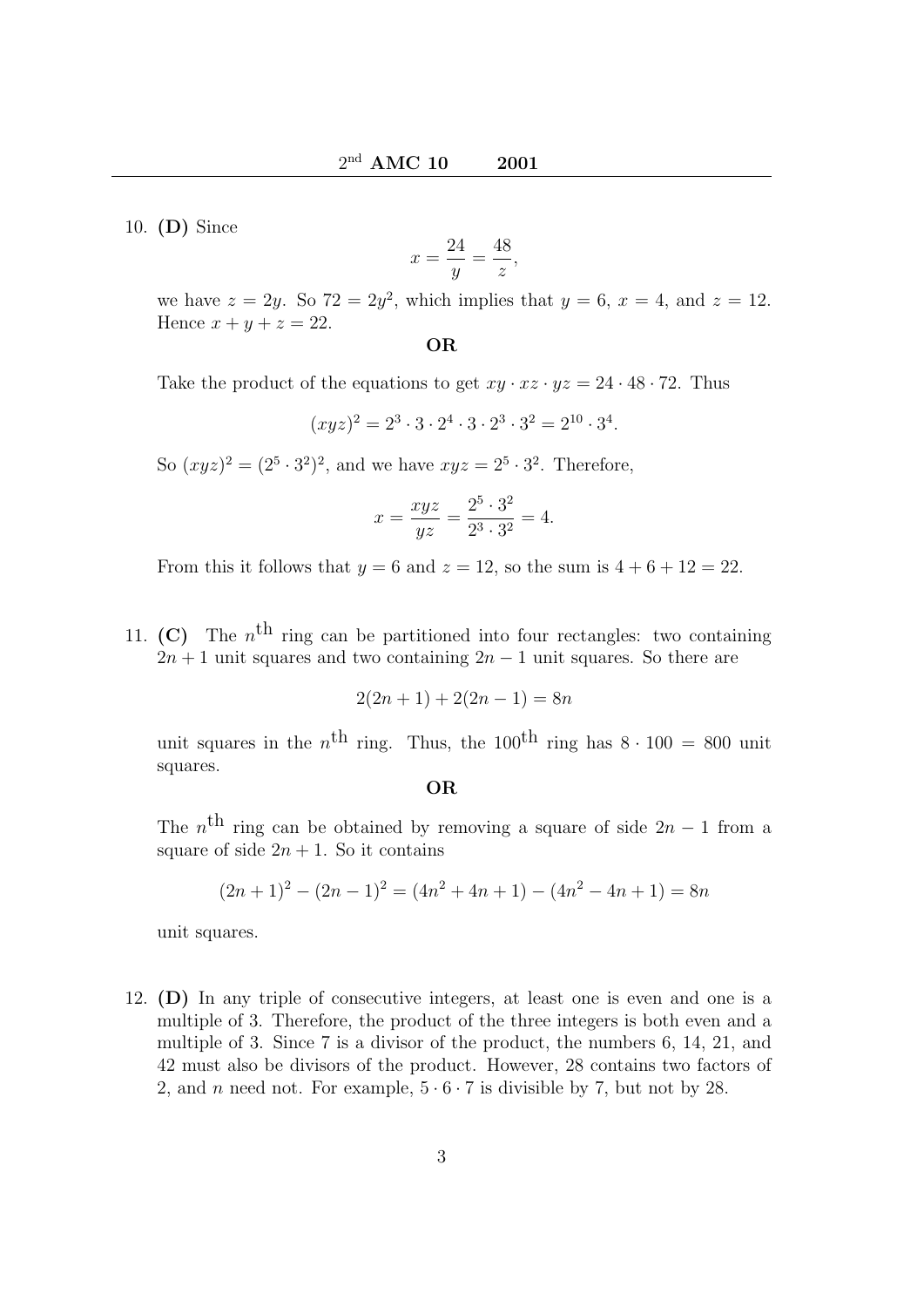- 13. (E) The last four digits (GHIJ) are either 9753 or 7531, and the remaining odd digit (either 1 or 9) is A, B, or C. Since  $A + B + C = 9$ , the odd digit among A, B, and C must be 1. Thus the sum of the two even digits in ABC is 8. The three digits in DEF are 864, 642, or 420, leaving the pairs 2 and 0, 8 and 0, or 8 and 6, respectively, as the two even digits in ABC. Of those, only the pair 8 and 0 has sum 8, so ABC is 810, and the required first digit is 8. The only such telephone number is 810-642-9753.
- 14. (A) Let n be the number of full-price tickets and p be the price of each in dollars. Then

$$
np + (140 - n) \cdot \frac{p}{2} = 2001
$$
, so  $p(n + 140) = 4002$ .

Thus  $n + 140$  must be a factor of  $4002 = 2 \cdot 3 \cdot 23 \cdot 29$ . Since  $0 \le n \le 140$ , we have  $140 \le n + 140 \le 280$ , and the only factor of 4002 that is in the required range for  $n + 140$  is  $174 = 2 \cdot 3 \cdot 29$ . Therefore,  $n + 140 = 174$ , so  $n = 34$  and  $p = 23$ . The money raised by the full-price tickets is  $34 \cdot 23 = 782$  dollars.

15. (C) The crosswalk is in the shape of a parallelogram with base 15 feet and altitude 40 feet, so its area is  $15 \times 40 = 600$  ft<sup>2</sup>. But viewed another way, the parallelogram has base 50 feet and altitude equal to the distance between the stripes, so this distance must be  $600/50 = 12$  feet.

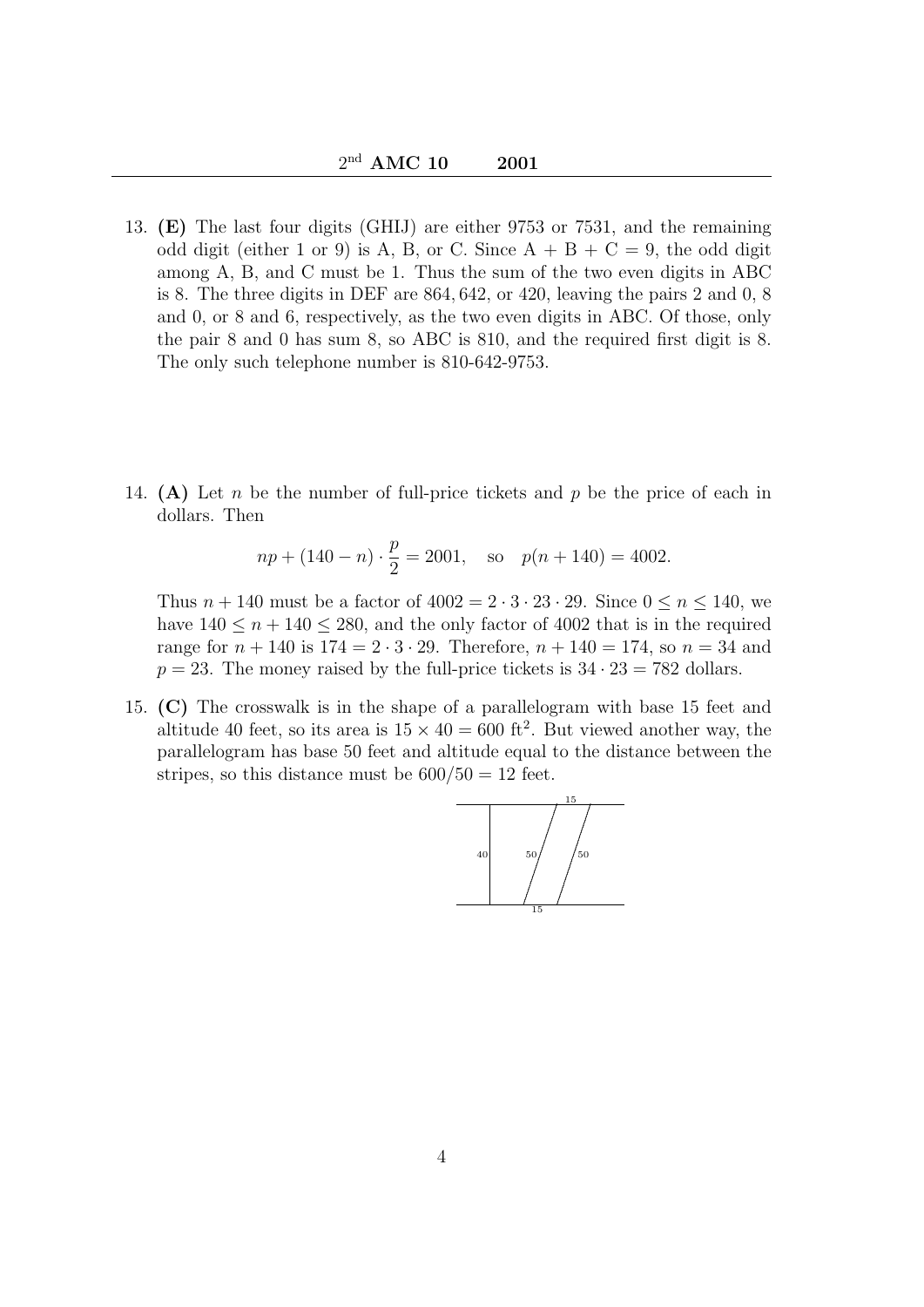16. (D) Since the median is 5, we can write the three numbers as  $x$ , 5, and  $y$ , where

$$
\frac{1}{3}(x+5+y) = x+10 \text{ and } \frac{1}{3}(x+5+y) + 15 = y.
$$

If we add these equations, we get

$$
\frac{2}{3}(x+5+y) + 15 = x+y+10,
$$

and solving for  $x + y$  gives  $x + y = 25$ . Hence, the sum of the numbers is  $x + 5 + y = 30.$ 

OR

Let  $m$  be the mean of the three numbers. Then the least of the numbers is  $m-10$  and the greatest is  $m+15$ . The middle of the three numbers is the median, 5. So

$$
\frac{1}{3}((m-10)+5+(m+15)) = m
$$

and  $m = 10$ . Hence, the sum of the three numbers is  $3(10) = 30$ .

- 17. (C) The slant height of the cone is 10, the radius of the sector. The circumference of the base of the cone is the same as the length of the sector's arc. This is  $252/360 = 7/10$  of the circumference,  $20\pi$ , of the circle from which the sector is cut. The base circumference of the cone is  $14\pi$ , so its radius is 7.
- 18. (D) The pattern shown below is repeated in the plane. In fact, nine repetitions of it are shown in the statement of the problem. Note that four of the nine squares in the three-by-three square are not in the four pentagons that make up the three-by-three square. Therefore, the percentage of the plane that is enclosed by pentagons is

$$
1 - \frac{4}{9} = \frac{5}{9} = 55\frac{5}{9}\%.
$$

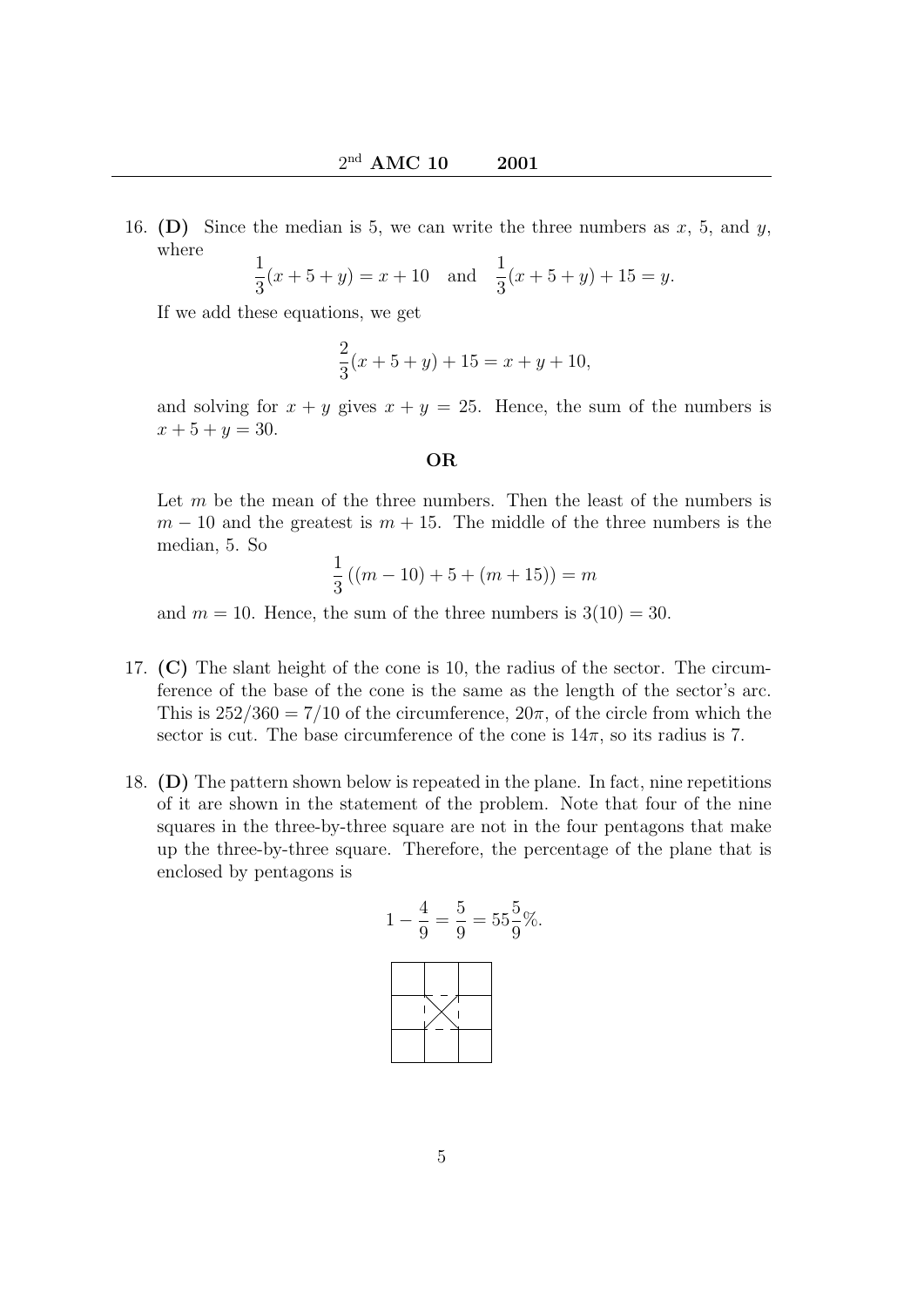19. (D) The number of possible selections is the number of solutions of the equation

 $q + c + p = 4$ 

where  $g, c$ , and  $p$  represent, respectively, the number of glazed, chocolate, and powdered donuts. The 15 possible solutions to this equation are  $(4, 0, 0)$ ,  $(0, 4, 0), (0, 0, 4), (3, 0, 1), (3, 1, 0), (1, 3, 0), (0, 3, 1), (1, 0, 3), (0, 1, 3), (2, 2, 0),$  $(2, 0, 2), (0, 2, 2), (2, 1, 1), (1, 2, 1), \text{ and } (1, 1, 2).$ 

## OR

Code each selection as a sequence of four ∗'s and two |'s, where each ∗ represents a donut and each | denotes a "separator" between types of donuts. For example, ∗ ∗ | ∗ | ∗ represents two glazed donuts, one chocolate donut, and one powdered donut. From the six slots that can be occupied by a | or a ∗, we must choose two places for the |'s to determine a selection. Thus, there are  $(6)$ 2  $\Big) \equiv C_2^6 = 15$  selections.

20. (B) Let x represent the length of each side of the octagon, which is also the length of the hypotenuse of each of the right triangles. Each leg of the right triangles has length  $x\sqrt{2}/2$ , so

$$
2 \cdot \frac{x\sqrt{2}}{2} + x = 2000
$$
, and  $x = \frac{2000}{\sqrt{2} + 1} = 2000 (\sqrt{2} - 1)$ .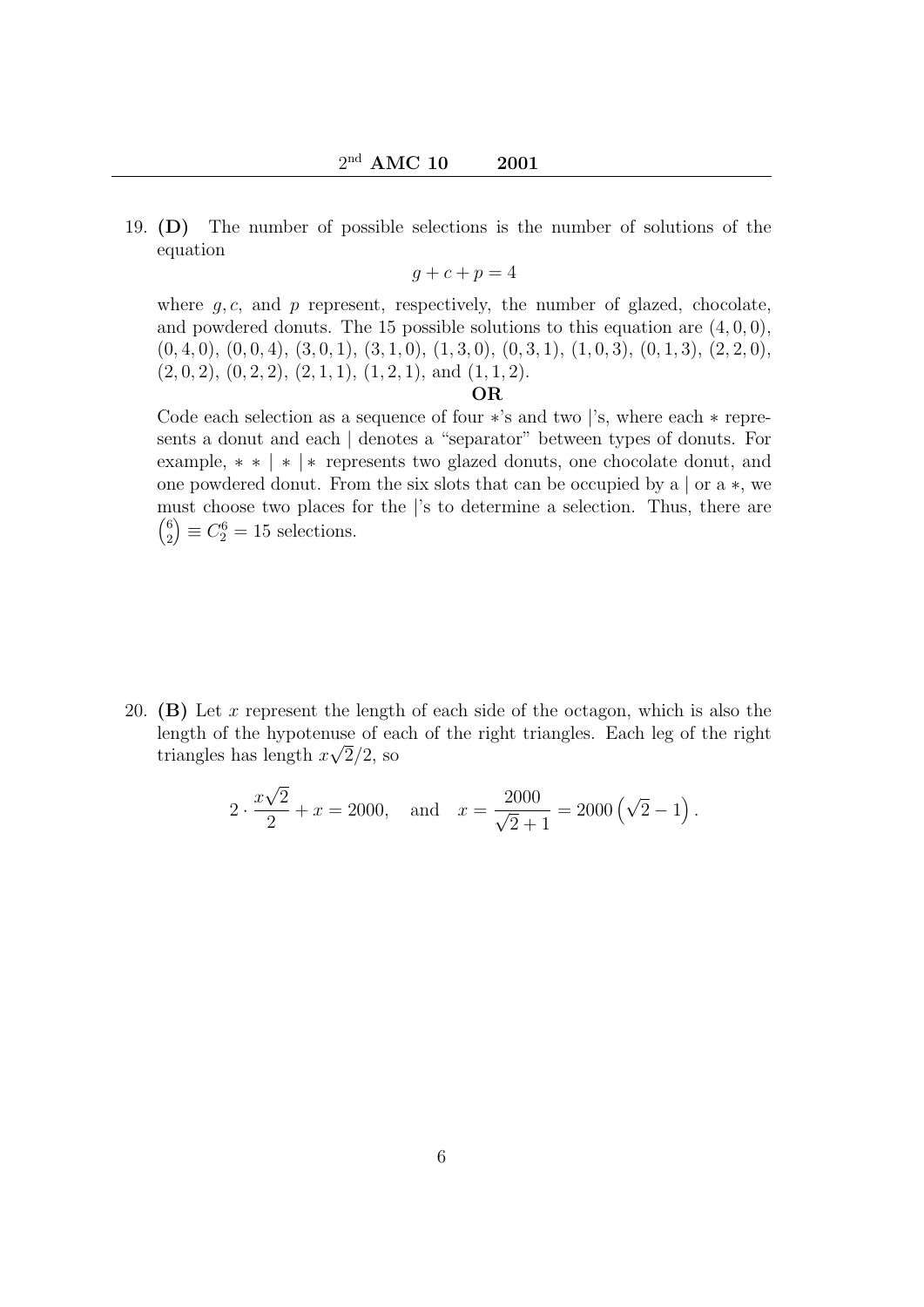21. (B) Let the cylinder have radius r and height 2r. Since  $\triangle APQ$  is similar to  $\triangle AOB$ , we have



22. (D) Since  $v$  appears in the first row, first column, and one diagonal, the sum of the remaining two numbers in each of these lines must be the same. Thus,

$$
25 + 18 = 24 + w = 21 + x,
$$

so  $w = 19$  and  $x = 22$ . Now 25, 22, and 19 form a diagonal with a sum of 66, so we can find  $v = 23, y = 26$ , and  $z = 20$ . Hence  $y + z = 46$ .